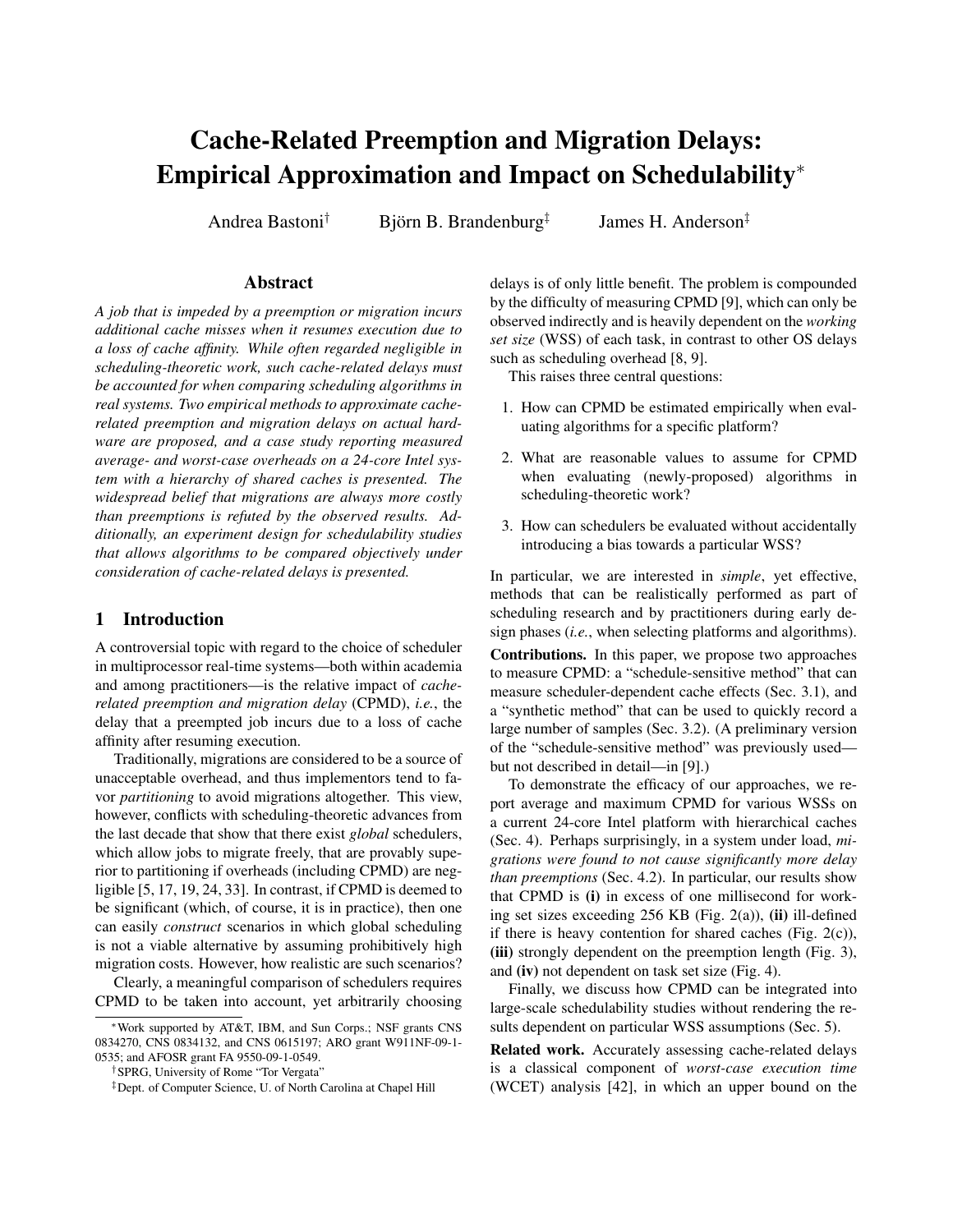maximum resource requirements of a real-time task is derived *a priori* based on control- and data-flow analysis. Unfortunately, predicting cache contents and hit rates is notoriously difficult: even though there has been some initial success in bounding *cache-related preemption delays* (CPDs) caused by simple data [31] and instruction caches [37], analytically determining preemption costs *on uniprocessors with private caches* is still generally considered to be an open problem [42]. Thus, on multicore platforms with a *complex hierarchy of shared caches*, we must—at least for now—resort to empirical approximation. However, given recent advances in bounding migration delays [21] and analyzing interference due to shared caches [16, 43], we expect multicore WCET analysis to be developed eventually.

Trace-driven memory simulation [41], in which memory reference traces collected from actual program executions are interpreted with a cache simulator, has been applied to count cache misses after context switches [29, 36]. Using traces from throughput-oriented workloads, Mogul and Borg [29] estimated CPDs to lie within  $10\mu s$  to  $400\mu s$ on an early '90s RISC-like uniprocessor with caches ranging in size from 64 to 2048 kilobytes. In work on realtime systems, Stärner and Asplund [36] used trace-driven memory simulation to study CPDs in benchmark tasks on a MIPS-like uniprocessor with small caches. As the simulation environment is fully controlled, this method allows cache effects to be studied in great detail, but it is also limited by its reliance on accurate architectural models (which may not always be available) and representative memory traces (which are difficult to collect due to complex instrumentation requirements).

Several probabilistic models have been proposed to predict expected cache misses on uniprocessors [1, 27, 39]. In the context of evaluating (hard) real-time schedulers, such models apply only to a limited extent because it is difficult to extract bounds on the worst-case number of cache misses. Further, they rely on task parameters that are difficult to obtain or predict (e.g., cache access profiles [27]), and do not predict cache misses after migrations.

Closely related to our approach are several recent CPD microbenchmarks [18, 25, 40]. Li *et al.* [25] measured the cost of switching between two processes that alternate between accessing a data array and communicating via a pipe on an Intel Xeon processor with a 512kB L2 cache, and found that average case CPDs can range from around  $100\mu s$ to  $1500\mu s$ , depending on array size and access pattern. In the context of real-time systems, Li *et al.*'s experimental setup is limited because it can only estimate average-case, but not worst-case, delays. David *et al.* [18] measured preemption delays in Linux kernel threads on an embedded ARM processor with comparably small caches and observed CPDs in the range of  $60\mu s$  to  $120\mu s$ . Tsafrir [40] investigated the special case in which the scheduled job is not preempted, but cache contents are perturbed by periodic clock interrupts, and found that slowdowns vary heavily among workloads. None of the cited empirical studies considered job migrations.

Once bounds on cache-related delays are known for a given task set, they must be accounted for during schedulability analysis. This is typically accomplished by inflating task parameters to reflect the time lost to reloading cache contents. Straightforward methods are known for common uniprocessor schedulers [6, 11, 22] and have also been derived for global schedulers [19, 34]; we use this approach in Sec 5. A limitation of these methods is that each preemption between any two tasks is assumed to cause maximal delay, an assumption that is likely unnecessarily pessimistic. More advanced methods that yield tighter bounds by analyzing per-task cache use and the instant at which each preemption occurs have been developed for static-priority uniprocessor schedulers [23, 30, 37]. However, similar to WCET analysis, these methods have not yet been generalized to multiprocessors since they require useful cache contents to be predicted accurately. Stamatescu *et al.* [35] propose including average memory access costs in specific analysis, but do not report measured costs.

Several research directions orthogonal to this paper are concerned with avoiding, or at least reducing, cache-related delays in multiprocessor real-time systems. On an architectural level, Sarkar *et al.* [32] have proposed a schedulercontrolled cache management scheme that enables cache contents to be transferred in bulk instead of relying on normal cache-consistency updates. This can be employed to lessen migration costs by transferring useful cache contents before a migrated job resumes [32]. Likewise, Suhendra and Mitra [38] have considered cache locking and partitioning policies to isolate real-time tasks from timing interference due to shared caches. While promising, neither technique is supported in current multicore architectures.

In work on real-time scheduling, numerous recentlyproposed schedulers aim to balance the advantages of partitioning and global scheduling by reducing the number of migrations. Such hybrid approaches can be classified into two families: in *semi-partitioned* schedulers [2], most jobs are fixed to processors and only few migrate, whereas in *clustered* schedulers [4, 13], all jobs may migrate, but only among processors that share a cache. Going a step further, *cache-aware* schedulers [12, 20], which make shared caches an explicitly-managed resource, have been proposed to both prevent interference in hard real-time systems [20] and to encourage data reuse in soft real-time systems [12].

Work on hybrid schedulers makes strong assumptions on the relative costs of migrations and preemptions—to fairly evaluate the merits of said approaches thus requires sound estimates of cache-related delays. We detail our methods for obtaining such estimates in Sec. 3, after briefly summarizing required background next.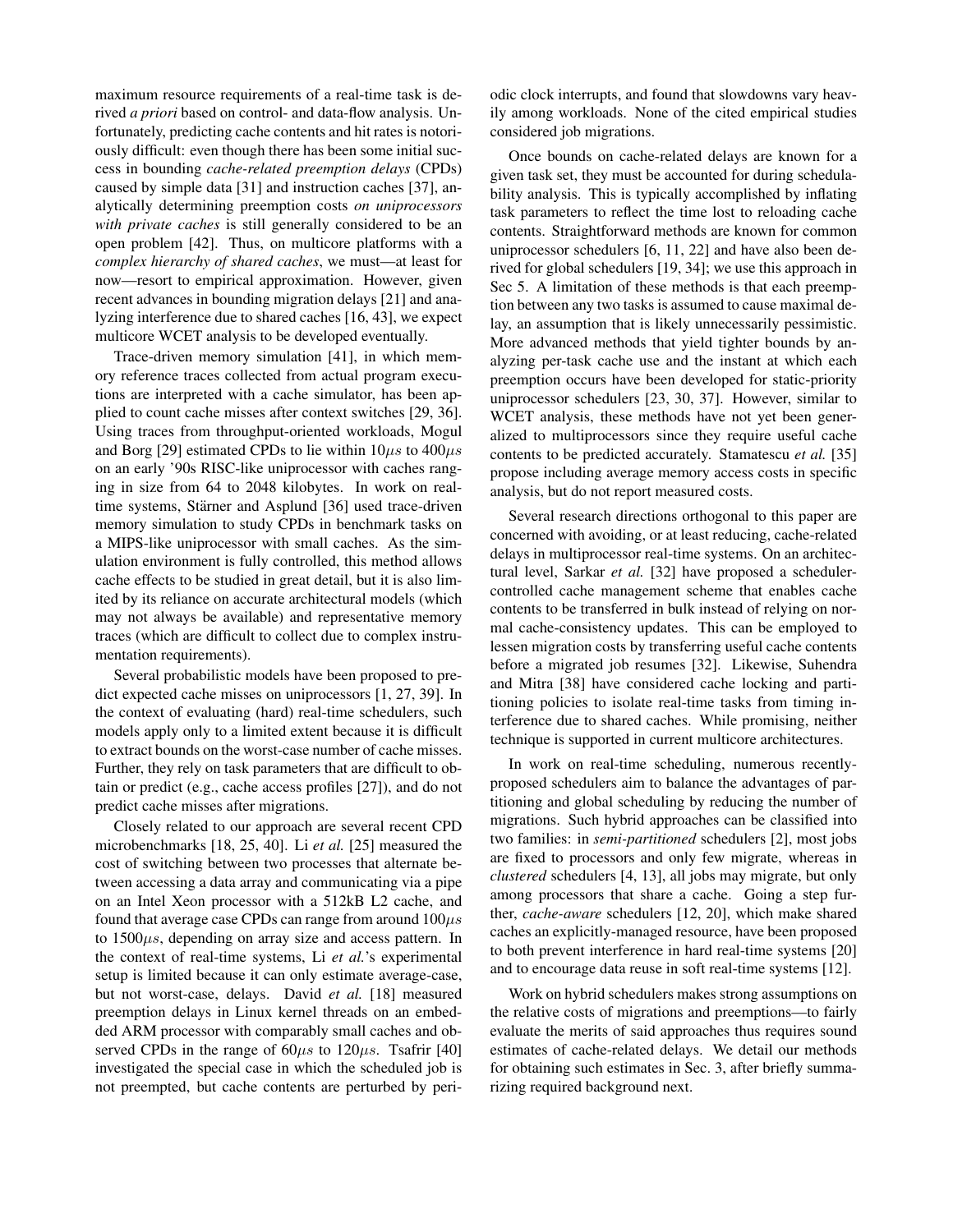# 2 Background

CPMD is a characteristic of modern processors and independent of any particular task model. Given our interest in real-time systems, our focus is the classic *sporadic task model* [15, 26, 28] in which a workload is specified as a collection of *tasks*. Each task  $T_i$  is characterized by a WCET  $e_i$ and a *minimum inter-arrival time* or  $period\ p_i$ , and releases a *job* for execution at most once every  $p_i$  time units.

Such a job J is *preempted* if its execution is temporarily paused before it is completed, *e.g.*, in favor of another job with higher priority. Suppose  $J$  is preempted at time  $t_p$  on processor  $P$  and resumes execution at time  $t_r$  on processor R. *J* is said to have incurred a *preemption* if  $P = R$ , and a *migration* otherwise. In either case, we call  $t_r - t_p$  the *preemption length*. A job may be preempted multiple times.

**Scheduling.** Let  $m$  denote the number of processors. There are two fundamental approaches to scheduling sporadic tasks on multiprocessors [15]: with *global* scheduling, processors are scheduled by selecting jobs from a single, shared queue, whereas with *partitioned* scheduling, each processor has a private queue and is scheduled independently using a uniprocessor scheduling policy. *Clustered* scheduling [4, 13] is a generalization of both approaches: tasks are partitioned onto  $m/c$  clusters of c processors each, which are then scheduled globally (with respect to the processors in each cluster). We use the *earliest-deadline-first* (EDF) policy in each category, *i.e.*, in this paper, we consider *partitioned*  $EDF$  (P-EDF,  $c = 1$ ), *clustered*  $EDF$  (C-EDF,  $1 < c < m$ ), and *global* EDF (G-EDF,  $c = m$ ).

Caches. Modern processors employ a hierarchy of fast *cache memories* that contain recently-accessed instructions and operands to alleviate high off-chip memory latencies. Caches are organized in layers (or levels), where the fastest (and usually smallest) caches are denoted *level-1* (L1) caches, with deeper caches (L2, L3, *etc.*) being successively larger and slower. A cache contains either instructions or data, and may contain both if it is *unified*. In multiprocessors, *shared* caches serve multiple processors, in contrast to *private* caches, which serve only one.

Caches operate on blocks of consecutive addresses called *cache lines* with common sizes ranging from 8 to 128 bytes. In *direct mapped* caches, each cache line may only reside in one specific location in the cache. In *fully associative* caches, each cache line may reside at any location in the cache. In practice, most caches are *set associative*, wherein each line may reside at a fixed number of locations.

The set of cache lines accessed by a job is called the *working set* (WS) of the job; workloads are often characterized by their *working set sizes* (WSSs). A cache line present in a cache is *useful* if it is going to be accessed again. If a job references a cache line that cannot be found in a level- $X$ cache, then it suffers a *level-*X *cache miss*. This can occur for several reasons. *Compulsory misses* are triggered the first time a cache line is referenced. *Capacity misses* result if the WSS of the job exceeds the size of the cache. Further, in direct mapped and set associative caches, *conflict misses* arise if useful cache lines were evicted to accommodate mapping constraints of other cache lines. A shared cache must exceed the combined WS of all jobs accessing it, otherwise, frequent capacity and conflict misses may arise due to *cache interference*. Jobs that incur frequent level-X capacity and conflict misses even if executing in isolation are said to be *thrashing* the level-X cache.

*Cache affinity* describes the effect that a job's overall cache miss rate tends to decrease with increasing execution time (unless it thrashes all cache levels)—after an initial burst of compulsory misses, most useful cache lines have been brought into a cache and do not cause further misses. This explains CPD: when a job resumes execution after a preemption, it is likely to suffer additional capacity and conflict misses as the cache was perturbed [27]. Migrations may further cause affinity for some levels to be lost completely (depending on cache sharing), thus adding compulsory misses to the penalty.

A job's memory references are *cache-warm* after cache affinity has been established; conversely, *cache-cold* references imply a lack of cache affinity.

In this paper, we restrict our focus to *cache-consistent* shared-memory machines: when updating a cache line that is present in multiple caches, inconsistencies are avoided by a *cache consistency protocol*, which either invalidates outdated copies or propagates the new value.

Schedulability. In a *hard real-time system*, each job must complete by its specified deadline, whereas bounded deadline tardiness is permissible in a *soft real-time system* [19]. In the design of a real-time system, a validation procedure—or *schedulability test*—must be used to determine *a priori* whether all timing constraints will be met.

As discussed in Sec. 1, current WCET analysis is limited to yield bounds assuming non-preemptive execution [42, 43]. Hence, schedulability tests must be augmented to reflect system overheads such as CPMD [6, 11, 19, 22, 28, 34]. In particular, under each of the aforementioned EDF variants, it is sufficient to inflate each task's execution cost by the maximum delay caused by one preemption or migration [19, 28]. Formally, let  $D_c$  denote a bound on the maximum CPMD incurred by any job, and let, for each task  $T_i$ ,  $e'_i = e_i + D_c$  denote the inflated execution cost: all timing constraints will be met if the task system passes a schedulability test assuming an execution cost of  $e_i$  for each  $T_i$  [19, 28]. Generally speaking, CPMD can be factored into execution costs using similar scheduler-specific formulas as long as the maximum number of preemptions incurred or caused by a job can be bounded.

In practice, additional delay sources such as scheduling overheads [8, 9, 14] and interrupt interference [8, 10] must also be taken into account using similar methods, but such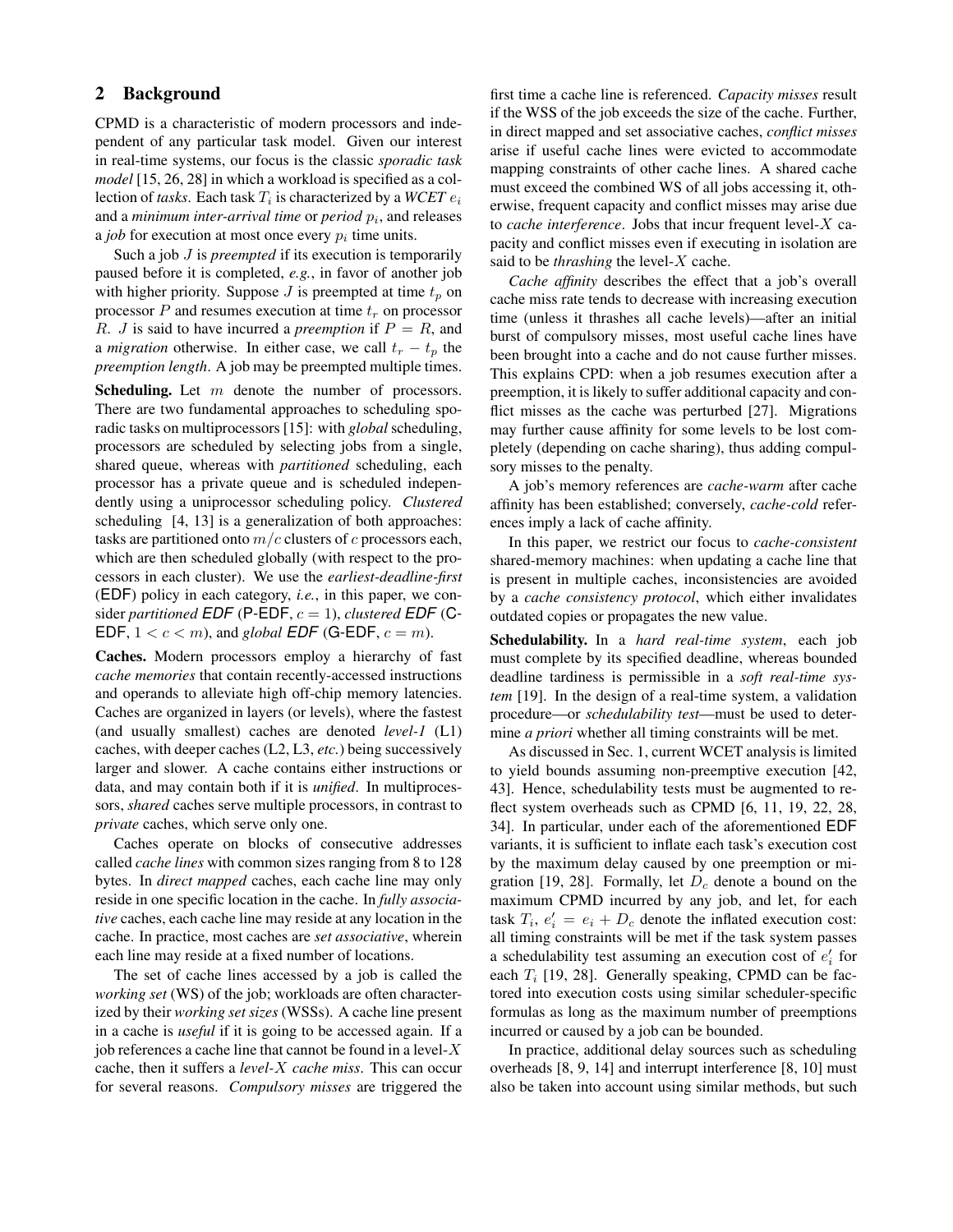

Figure 1: Cache-delay measurement.

considerations are beyond the scope of this paper—our focus is to empirically approximate  $D_c$  in real systems.

# 3 Measuring Cache-Related Delays

Recall that a job is delayed after a preemption or a migration due to a (partial) loss of cache affinity. To measure such delays, we consider jobs that access their WS as illustrated in Fig. 1: a job J starts executing cache-cold at time  $t_0$  and experiences compulsory misses until time  $t_1$ , when its WS is completely loaded into cache. After  $t_1$ , each subsequent memory reference by  $J$  is cache-warm. At time  $t_2$ , the job has successfully referenced its *entire* WS in a cache-warm context. From  $t_2$  onward, the job repeatedly accesses single words of its WS (to maintain cache affinity) and checks after each access if a preemption or migration has occurred. Suppose that the job is preempted at time  $t_3$  and not scheduled until time  $t_4$ . As  $J$  lost cache affinity during the interval  $[t_3, t_4]$ , the length of the interval  $[t_4, t_5]$  (*i.e.*, the time needed to reference again its *entire* WS) reflects the time lost to additional cache misses.

Let  $d_c$  denote the cache-related delay suffered by J. After the WS has been fully accessed for the third time (at time  $t_5$ ),  $d_c$  is given by the difference  $d_c = (t_5 - t_4) - (t_2 - t_1)$ .<sup>1</sup> After collecting a trace  $d_{c,0}, d_{c,1}, \ldots, d_{c,k}$  from a sufficiently large number of jobs k,  $\max_l \{d_{c,l}\}$  can be used to approximate  $D_c$  (recall that  $D_c$  is a bound on the maximum CPMD incurred by any job). Similarly, average delay and standard deviation can be readily computed during off-line analysis.

1 affinity that is preserved (*e.g.*, a job migration between On multiprocessors with a hierarchy of shared caches, migrations are categorized according to the level of cache two processors sharing an L2 cache is an *L2-migration*). A *memory migration* does not preserve any level of cache affinity. Migrations can be identified by recording at time  $t_3$  the processor P on which J was executing and at time  $t_4$ the processor  $R$  on which  $J$  resumes execution.

Each sample  $d_{c,l}$  can be obtained either directly or indirectly. A low-overhead clock device can be used to directly measure the WS access times  $[t_1, t_2]$  and  $[t_4, t_5]$ , which immediately yield  $d_c$ . Alternatively, some platforms include *hardware performance counters* that can be used to indirectly measure  $d_c$  by recording the number of cache misses. The number of cache misses experienced in each interval is then multiplied by the time needed to service a single cache miss. In this paper, we focus on the direct measure of WS access times, as reliable and precise clock devices are present on virtually all (embedded) platforms. In contrast, the availability of suitable performance counters varies greatly among platforms.

Cache-related preemption and migration delays clearly depend on the WSS of a job and possibly on the scheduling policy [9] and on the task set size (TSS). Hence, to detect such dependencies (if any), each trace  $d_{c,0}, d_{c,1}, \ldots, d_{c,k}$ should ideally be collected on-line, *i.e.*, as part of a task set that is executing under the scheduler that is being evaluated *without altering the implemented policy*. We next describe a method that realizes this idea.

#### 3.1 Schedule-Sensitive Method

With this method,  $d_c$  samples are recorded on-line while scheduling a proper task set under the algorithm of interest. Performing these measurements without changing the regular scheduling of a task set poses the question of how to efficiently distinguish between a cold, warm, and postpreemption (or migration — *post-pm*) WS access. In particular, detecting a post-pm WS access is subtle, as jobs running under OSs with address space separation (*e.g.*, Linux) are generally not aware of being preempted or migrated. Solving this issue requires a low-overhead mechanism that allows the kernel to inform a job of every preemption and migration. Note that the schedule-sensitive method crucially depends on the presence of such a mechanism (a suitable implementation is presented in Sec. 3.3 below).

Delays should be recorded by executing test cases with a wide range of TSSs and WSSs. This likely results in traces with a variable number of valid samples. To obtain an unbiased estimator for the maximum delay, the same number of samples should be used in the analysis of each trace. In practice, this implies that only (the first)  $k_{min}$  from each trace can be used, where  $k_{min}$  is the minimum number of valid samples among all traces.

Since samples are collected from a valid schedule, the advantage of this method is that it can identify dependencies (if any) of CPMD on scheduling decisions and on the number of tasks. However, this implies that it is not possible to control *when* a preemption or a migration will happen, since these decisions depend exclusively on the scheduling algorithm (which is not altered). Therefore, the vast majority of the collected samples are likely invalid, *e.g.*, a job may not be preempted at all or may be preempted prematurely, and only samples from jobs that execute exactly as shown in Fig. 1 can be used in the analysis. Thus, large traces are required to obtain few samples. Worse, for a given scheduling algorithm, not all combinations of WSS and TSS may be

<sup>&</sup>lt;sup>1</sup>The interval  $[t_2, t_3]$  is not reflected in  $d_c$  since jobs are simply waiting to be preempted while maintaining cache affinity during this interval.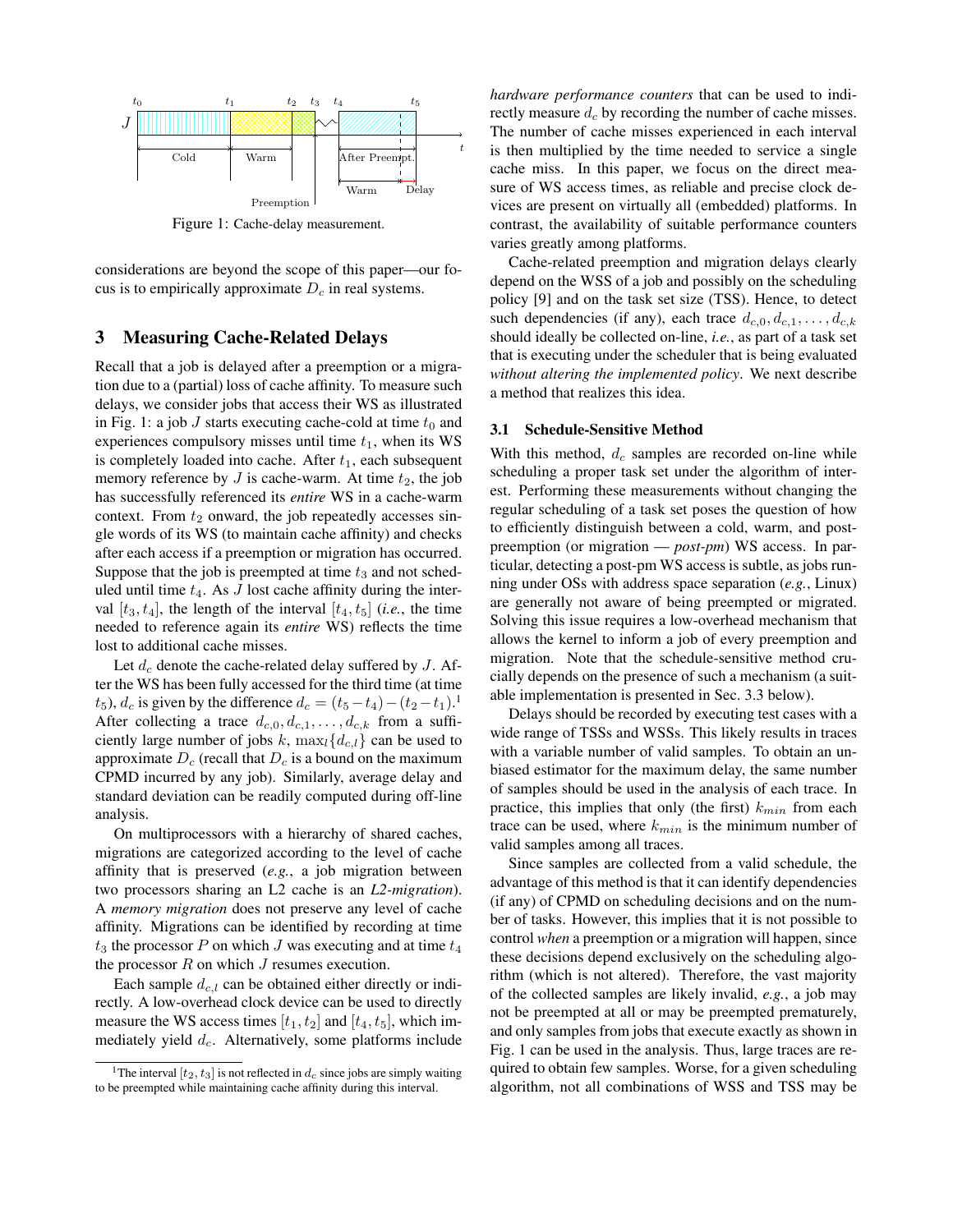able to produce the execution pattern needed in the analysis (*e.g.*, this is the case with G-EDF, as discussed in Sec. 4).

Hence, we developed a second method that achieves finer control over the measurement process by artificially triggering preemptions and migrations of a single task.

#### 3.2 Synthetic Method

In this approach, CPMD measures are collected by a single task that repeatedly accesses working sets of different sizes. The task is assigned the highest priority and therefore it cannot be preempted by other tasks.

In contrast to the schedule-sensitive method, preemptions and migrations are explicitly triggered in the synthetic method. In particular, the destination core and the preemption length are chosen randomly (preemptions arise if the same core is chosen twice in a row). In order to trigger preemptions, L2-migrations, L3-migrations, *etc.* with the same frequency (and thus to obtain an equal number of samples), proper probabilities must be assigned to each core. Furthermore, as the task execution is tightly controlled, post-pm WS accesses do not need to be detected, and no kernel interaction is needed.

The synthetic method avoids the major drawback of the previous approach, as it generates only valid post-pm data samples. This allows a statistically meaningful number of samples to be obtained rapidly. However, as preemption and migration scheduling decision are externally imposed, this methodology cannot determine possible dependencies of CPMD on scheduling decisions or on the TSS.

#### 3.3 Implementation Concerns

Both methods were implemented using LITMUSRT, a realtime Linux extension developed at UNC [14]. The current version of LITMUS<sup>RT</sup> is based on Linux 2.6.32.

Precise time measures of WS access times were obtained on the x86 Intel platform used in our experiments by means of the *time-stamp counter* (TSC), a per-core counter that can be used as high-resolution clock device. The direct measure of CPMD on a multiprocessor platform should take into account the imperfect alignment of per-processor clock devices (*clock skew*). Clock skew errors can be avoided if WS access times are evaluated only based on samples obtained on the same processor  $(e.g., in Fig. 1, t<sub>1</sub>)$ and  $t_2$  should be measured on the same processor, which may differ from the processor where  $t_4$  and  $t_5$  are measured). In most OSs, time interval measurements can be further perturbed by interrupt handling. These disturbances can be avoided by disabling interrupts while measuring WS access times. Although this does not prevent *non-maskable interrupts* (NMIs) from being serviced, NMIs are infrequent events that likely only have a minor impact on CPMD approximations. We note, however, that our methodology currently cannot detect interference from NMIs.

Disabling interrupts under the schedule-sensitive method is a tradeoff between accuracy and the rate at which samples are collected. On the one hand, disabling interrupts increases the number of valid samples, but on the other hand, it implicitly alters the scheduling policy by introducing nonpreemptive sections. We chose to disable interrupts to reduce the length of the experiments.

Within LITMUS<sup>RT</sup>, we implemented the low-overhead kernelspace–userspace communication mechanism required by the schedule-sensitive method by sharing a single per-task memory page (the *control page*) between the kernel and each task. A task can infer whether it has been preempted or migrated based on the control page: when it is selected for execution, the kernel updates the task's control page by increasing a preemption counter and the job sequence number, storing the preemption length, and recording on which core the task will start its execution.

# 4 Case Study

To verify and compare results of the two presented methods, we measured cache-related preemption and migration delays using both methodologies on an Intel Xeon L7455. The L7455 is a 24-core 64-bit uniform memory access (UMA) machine with four physical sockets. Each socket contains six cores running at 2.13 GHz. All cores in a socket share a unified 12-way set associative 12 MB L3 cache, while groups of two cores each share a unified 12-way set associative 3 MB L2 cache. Every core also includes an 8-way set associative 32 KB L1 data cache and an identical L1 instruction cache. All caches have a line size of 64 bytes.

#### 4.1 Experimental Setup

We used the G-EDF algorithm to measure CPMD with the schedule-sensitive method, but we emphasize that the method can be applied to other algorithms as well. For this method, we measured the system behavior of periodic task sets consisting of 25 to 250 tasks in steps of variable sizes (from 20 to 30, with smaller steps where we desired a higher resolution). Task WSSs were varied over {4, 32, 64, . . . , 2048} KB. Per-WSS write ratios of 1/2 and 1/4 were assessed.<sup>2</sup> For each WSS and TSS, we measured ten randomly-generated task sets using parameter ranges from [8, 9]. Each task set was traced for 60 seconds and each experiment was carried out once in an otherwise idle system and once in a system loaded with best-effort cachepolluter tasks. Each of these tasks was statically assigned to a core and continuously thrashed the L1, L2, and L3 caches

 $2$ In preliminary tests with different write ratios,  $1/2$  and  $1/4$  showed the highest worst-case overheads, with 1/4 performing slightly worse. All write ratios are given with respect to individual words, not cache lines. There are eight words in each cache line, thus each task updated every cache line in its WS multiple times. Tests with write ratios lower than 1/8, under which some cache lines are only read, exhibited reduced overheads.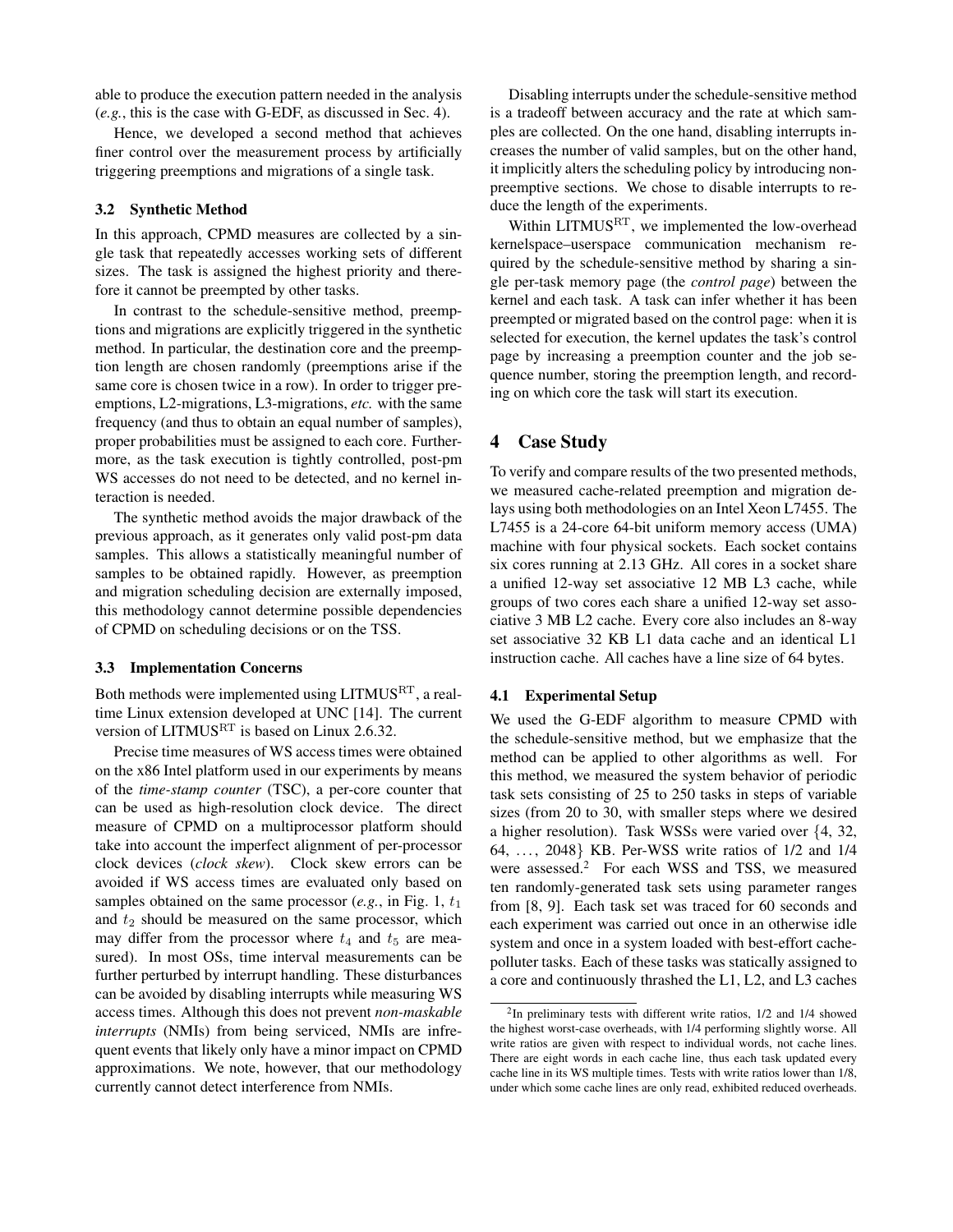

Figure 2: CPMD approximations obtained with the synthetic method. The graphs show maximum and average CPMD (in  $\mu s$ ) for preemptions and different types of migrations as a function of WSS (in KB). (a) Worst-case delay under load. (b) Worst-case delay in an idle system. (c) Average-case delay under load. (d) Average-case delay in an idle system. The error bars indicate one standard deviation.

by accessing large arrays. In total, more than 50 GB of trace data with 600 million overhead samples were obtained during more than 24 hours of tracing.

We used a single SCHED FIFO task running at the highest priority to measure CPMD with the synthetic method. The WSS was chosen from  $\{4, 8, 16, \ldots, 8192\}$  KB. We further tested WSSs of 3 and 12 MB, as they correspond to the sizes of the L2 and L3 cache respectively. In these experiments, several per-WSS write ratios were used. In particular, we considered write ratios ranging over {0, 1/128, 1/64, 1/16, 1/4, 1/2, 1}. For each WSS we ran the test program until 5,000 valid after-pm samples were collected (for each preemption/migration category). Preemption lengths were uniformly distributed in [0ms, 50ms]. As with the schedule-sensitive method, experiments were repeated in an idle system and in a system loaded with best-effort cachepolluter tasks. More than 3.5 million *valid* samples were obtained during more than 50 hours of tracing.

#### 4.2 Results

Fig. 2 shows preemption and migration delays that were measured using the synthetic method (the data is given numerically in Appendix A). Each inset indicates CPMD values for preemptions and all different kinds of migrations (L2, L3, memory) as a function of WSS, assuming a write ratio of 1/4. The first column of the figure (insets (a,c)) gives delays obtained when the system was loaded with cache-polluter tasks, while the second column (insets (b,d)) gives results that were recorded in an otherwise idle system. The first row of the figure presents worst-case overheads, and the second row shows average overheads; the error bars depict one standard deviation. Both axes are in logarithmic scale. Note that these graphs display the difference between a post-pm and and a cache-warm WS access. Declining trends with increasing WSSs (insets (b,c,d)) thus indicate that the cache-warm WS access cost is increasing more rapidly than the post-pm WS access.

Observation 1. The predictability of overhead measures is heavily influenced by the size of L1 and L2 caches. This can be seen in inset (c): as the WSS approaches the size of the L2 cache (3072 KB, shared among 2 cores), the standard deviation of average delays becomes very large (the same magnitude of the measure itself) and therefore overhead estimates are very imprecise. This unpredictability arises because jobs with large WSSs suffer frequent L2- and L3 cache misses in a system under load due to thrashing and cache interference, and thus become exposed to memory bus contention. Due to the thrashing cache-polluter tasks, bus access times are highly unpredictable and L3 cache interference is very pronounced. In fact, our traces show that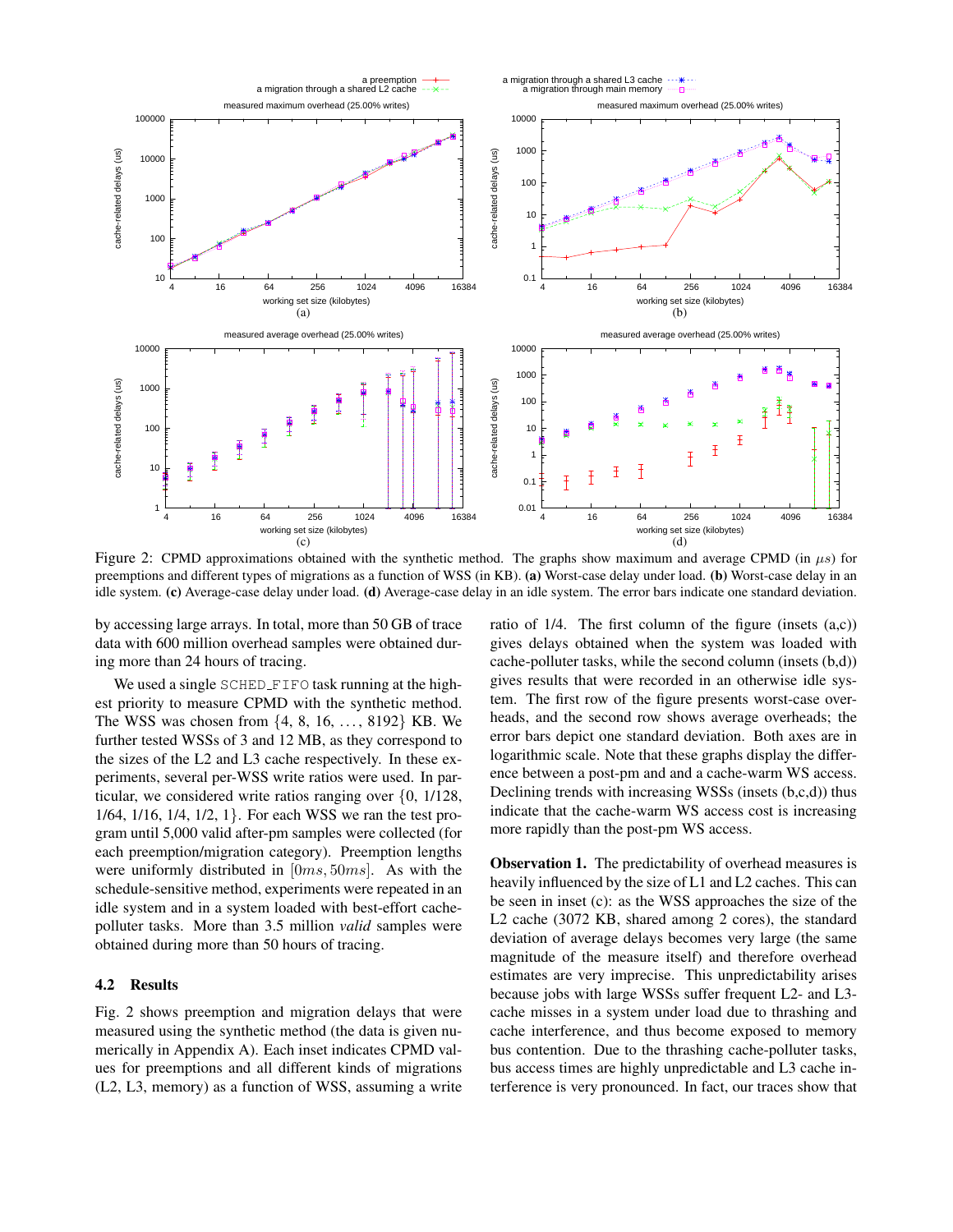

Figure 3: Scatter plot of observed  $d_c$  samples vs. preemption length in a system under load. (a) Samples recorded after a preemption. (b) Samples recorded after an L3-migration. The plots have been truncated at 25ms; there are no trends apparent in the range from 25ms to 50ms.

jobs frequently incur "negative CPMD" in such cases because the "cache-warm" access itself is strongly interfered with. This implies that, from the point of view of schedulability analysis, CPMD is not well-defined for such WSSs, since a true WCET must account for worst-case cache interference and thus is already more pessimistic than CPMD, *i.e.*, actual CPMD effects are likely negligible compared to the required bounds on worst-case interference.

Observation 2. In a system under load, there are *no substantial differences* between preemption and migration costs, both in the case of worst-case (inset (a)) and averagecase (inset (c)) delays. When a job is preempted or migrated in the presence of heavy background activity, its cache lines are likely evicted quickly from all caches and thus virtually every post-pm access reflects the high overhead of refetching the entire WS from memory. Inset (a) shows that, in a system under load, the worst-case delay for a 256 KB WSS exceeds 1ms, while the cost for a 1024 KB WSS is around 5ms. Average-case delays (inset (c)) are much lower, but still around 1ms for a 1024 KB WSS.

Observation 3. In an idle system, preemptions always cause less delay than migrations, whereas L3- and memory migrations have comparable costs. This behavior can be observed in insets (b,d). In particular, if the WS fits into the L1 cache (32 KB), then preemptions are negligible (around  $1\mu s$ ), while they have a cost that is comparable with that of an L2 migration when the WSS approaches the size of the L2 cache (still, they remain less than  $1ms$ ). Inset (d) clearly shows that L2-migrations cause less delay than L3 migrations for WSSs that exceed the L1-cache size (about 10µs for WSSs between 32 and 1024 KB). In contrast, L3 and memory migrations have comparable costs, with a maximum around 3ms with 3072 KB WSS (inset (b)). Interestingly, memory migrations cause slightly less delay than L3 cache migrations. As detailed below, this is most likely related to the cache consistency protocol.

Observation 4. The magnitude of CPMD is strongly related to preemption length (unless cache affinity is lost completely, *i.e.*, in the case of memory migrations). This trend is apparent from the plots displayed in Fig. 3. Inset (a) shows individual preemption delay measurements arranged by increasing preemption length, inset (b) similarly shows L3-migration delay. The samples were collected using the synthetic method with a 64 KB WSS and a write ratio of 1/4 in a system under load (similar trends were observed with all WSSs  $\leq$  3072 KB). In both insets, CPMD converges to around  $50\mu s$  for preemption lengths exceeding  $10ms$ . This value is the delay experienced by a job when its WSS is reloaded entirely from memory.<sup>3</sup> In contrast, for preemption lengths ranging in [0ms, 10ms], average preemption delay increases with preemption length (inset (a)), while L3-migrations (in the range  $[0ms, 5ms]$ ) progressively decrease in magnitude (inset (b)). The observed L3-migration trend is due to the cache consistency protocol: if a job resumes quickly after being migrated, parts of its WS are still present in previously-used caches and thus need to be evicted. In fact, if the job does not update its WS (*i.e.*, if the write ratio is 0), then the trend is not present.

Observation 5. Preemption and migration delays do not depend significantly on the task set size. This can be observed in Fig. 4, which depicts worst-case delay for the schedule-sensitive method in a system under load as function of the TSS. The plot indicates CPMD for preemptions and all migration types for WSSs of 1024, 512 and 256 KB (from top to bottom).

Note that Fig. 4 is restricted to TSSs from 75 to 250 because, under G-EDF, only few task migrations occur for small TSSs. Thus, the number of collected valid delays for small TSSs is not statistically meaningful.

Furthermore, Fig. 4 shows that worst-case preemption and migrations delays for the same WSS have comparable magnitudes, thus confirming that, in a system under load, preemption and migration costs do not differ substantially (recall Fig. 2(a) and Observation 2).

 $3$ Due to space limitations, plots for memory and L2-migrations are not shown. L2-migrations reveal a trend that is similar to the preemption case, while memory migrations do not show a trend (samples are clustered around  $50\mu s$  delay regardless of preemption length).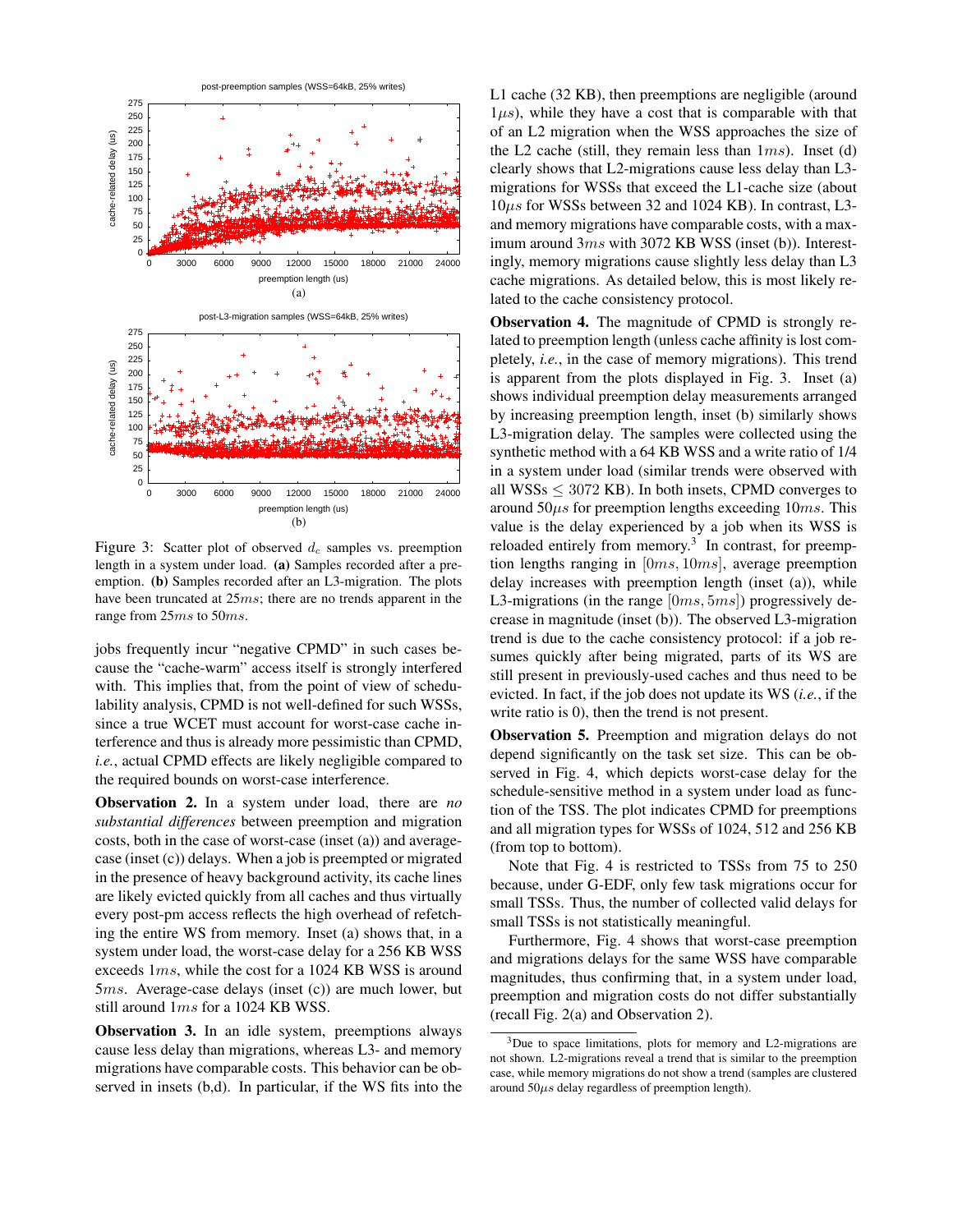

Figure 4: Worst-case CPMD approximations as function of TSS in a system under load (obtained with the schedule-sensitive method). Lines are grouped by WSS: from top: WSS = 1024 KB, WSS = 512 KB, WSS = 256 KB.

Interpretation. The setup used in the experiments depicted in Fig. 2(a,c) simulate *worst-case scenarios* in which a job is preempted by a higher-priority job with a large WSS that (almost) completely evicts the preempted job's WS while activity on other processors generates significant memory bus contention. In contrast, insets (b,d) correspond to situations in which the preempting job does not cause many evictions (which is the case if it has a virtually empty WS or its WS is already cached) and the rest of the system is idle, *i.e.*, insets (b,d) depict *best-case scenarios*. Hence, Fig. 2(a) (resp., Fig. 2(c)) shows the observed worstcase (resp., average) cost of reestablishing cache affinity in a worst-case situation, whereas Fig. 2(b) (resp., Fig. 2(d)) shows the worst-case (resp., average) cost of reestablishing cache affinity in a best-case situation.

Further note that, even though the synthetic method relies on a background workload to generate memory bus contention, the data shown in Fig.  $2(a,c)$  also applies to scenarios in which the background workload is absent if the real-time workload itself generates significant memory bus contention.

This has profound implications for empirical comparisons of schedulers. If it is possible that a job's WS is completely evicted by an "unlucky" preemption, then this (possibly unlikely) event must be reflected in the employed schedulability test(s). Thus, unless it can be shown (or assumed) that *all* tasks have only small WSSs and there is *no* background workload (including background OS activity), then bounds on CPMD should be estimated based on the high-contention scenario depicted in Fig. 2(a,c).

Therefore, based on our data, it is *not warranted* to consider migrations to be more costly than preemptions when making worst-case assumptions (*e.g.*, when applying hard real-time schedulability tests). Further, unless memory bus contention is guaranteed to be absent, this is the case even when using average case overheads (*e.g.*, when applying soft real-time schedulability tests).

# 5 Impact on Schedulability

The *schedulability* of an algorithm with respect to a given scenario is the fraction of task sets that can be shown to meet their timing constraints. It estimates the probability that a randomly chosen task set can be scheduled and is a commonly employed method to compare scheduling algorithms. For example, Baker [3] and Bertogna *et al.* [7] studied schedulability as a function of system load to assess various global and partitioned schedulers. As argued in Sec. 1, schedulability studies should account for CPMD. However, given that CPMD strongly depends on the WSS, assuming any specific value for  $D<sub>c</sub>$  introduces a bias on the corresponding specific WSS. In this section, we describe a method to integrate CPMD bounds into schedulability studies that overcomes this limitation. We start by discussing the setup previously used in [8, 9, 10, 14], which in turn is based on an earlier design by Baker [3], and then present the corresponding WSS-agnostic extension.

Task set generation. A schedulability study is based on a parametrized task set generation procedure. Said procedure is used to repeatedly create (and test) task sets while varying the parameters over their respective domains. This enables the schedulability under each of the tested algorithms to be evaluated as a function of the task set generation procedure's parameters.

Recall that a task  $T_i$  is defined by its WCET  $e_i$  and period  $p_i$ . A task's *utilization*  $u_i = e_i/p_i$  reflects its required processor share; a task set's *total utilization* is given by  $\sum_i u_i$ . Our generation procedure depends on three parameters: a probability distribution for choosing  $u_i$ , a probability distribution for choosing  $p_i$ , and a *utilization cap*  $U$ .

Tasks are created by choosing  $u_i$  and  $p_i$  from their respective distributions and computing  $e_i$ . A task set is generated by creating tasks until the total utilization exceeds U and by then discarding the last-added task (unless  $U$  is reached exactly). Discarding the last task ensures that all parameters stem from their respective distributions, but the total utilization of the resulting task set may be less than U. Alternatively, the last-added task's utilization can be scaled such that  $U$  is reached exactly. This procedure lends itself to studying schedulability as a function of system load by varying  $U$  from zero to  $m$  while assuming fixed choices for utilization and period distributions (*e.g.*, see [8, 9]).

Accounting for overheads. Task execution costs are commonly inflated to accomodate overheads caused by scheduling decisions, context switches, timer ticks, job releases, and other OS activity during the execution of one job [8, 9, 10, 14, 28]. Such system overheads must be accounted for after a task set has been generated, since most overheads are TSS-dependent [8, 9, 14].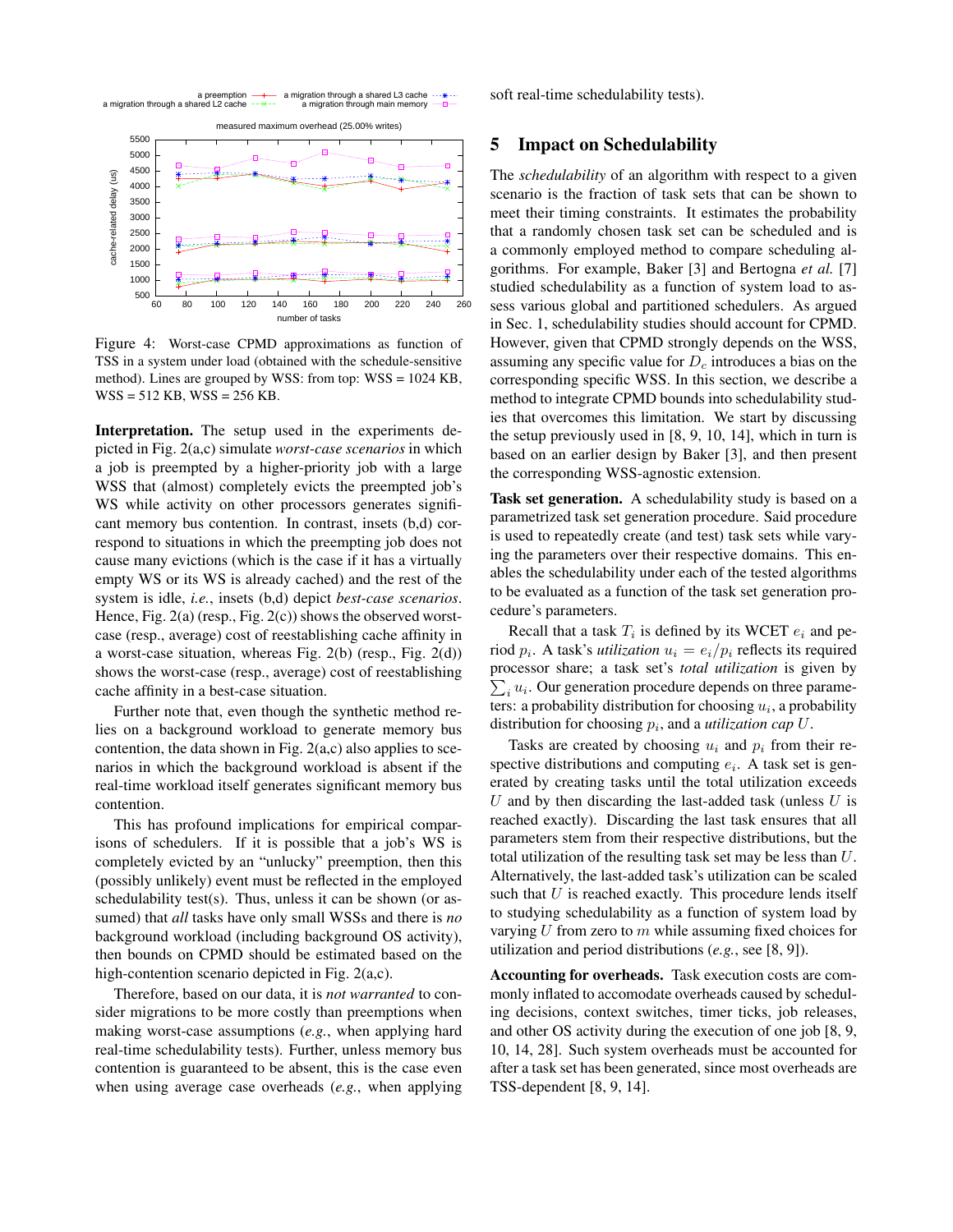This is in stark contrast to CPMD, which our experiments revealed to be independent of TSS, as discussed in Sec. 4 (Observation 5). Instead, bounding CPMD requires knowledge of a task's WSS. Thus, either a specific WSS must be assumed throughout the study, or a WSS must be chosen randomly during task set generation. Anticipating realistic WSS distributions is a non-trivial challenge, hence prior studies [8, 9, 14] focused on selected WSSs.

Implicit WSS. Instead, CPMD should be an additional parameter of the task set generation procedure, thus removing the need for WSS assumptions. In this *WSS-agnostic setup*, schedulability (*i.e.*, the ratio of task sets deemed schedulable for given parameters) is a function of two variables  $(U)$ and  $D<sub>c</sub>$ ) and can therefore be studied assuming a wide range of values for  $D_c$  (and thus WSS).

While conceptually simple and appealing due to the avoidance of a WSS bias, this setup poses some practical problems. Besides squaring the number of required samples, a "literal" plotting of the results requires a 3D projection, which renders the results virtually impossible to interpret (schedulability plots routinely show four to eight individual curves, *e.g.*, [3, 8, 9]). To overcome this, we propose the following aggregate performance metric instead.

Weighted schedulability. Let  $S(U, D_c) \in [0, 1]$  denote the schedulability for a given U and  $D_c$  under the WSSagnostic setup, and let Q denote a set of evenly-spaced utilization caps (*e.g.*,  $Q = \{1.0, 1.1, 1.2, \ldots, m\}$ ). Then *weighted schedulability*  $W(D<sub>c</sub>)$  is defined as

$$
W(D_c) = \frac{\sum_{U \in Q} U \cdot S(U, D_c)}{\sum_{U \in Q} U}.
$$

This metric reduces the obtained results to a twodimensional (and thus easier to interpret) plot without introducing a fixed utilization cap. Weighting individual schedulability results by  $U$  reflects the intuition that highutilization task systems have higher "value" since they are more difficult to schedule. Note that  $W(0) = 1$  for an optimal scheduler (if other overheads are negligible).

Weighted schedulability offers the great benefit of clearly exposing the *range of CPMDs* in which a particular scheduler is competitive. Recall from Sec. 1 that global schedulers are provably superior if CPMD is negligible, but not so if migrations are costly. At which point does partitioning become the superior choice? This can be inferred from the weighted schedulability, as is demonstrated next.

**Example.** Fig. 5 shows  $W(D<sub>c</sub>)$  assuming soft timing constraints for four schedulers on our 24-core experimental platform: G-EDF, P-EDF, and two C-EDF configurations with clusters of two (resp., six) processors each chosen based on L2 (resp., L3) cache sharing. Task parameters are uniformly distributed, with  $u_i \in [0.5, 0.9]$  and  $p_i \in [3ms, 33ms]$ . This workload is of particular interest since smooth video playback and interactive games fall in

utilization uniformly in [0.5, 0.9]; period uniformly in [3, 33]



Figure 5: Weighted soft schedulability as a function of CPMD.

this range of periods, and high per-task utilizations can easily result from high-definition multimedia processing.

Fig. 5 clearly reveals the tradeoff between bin-packing limitations under P-EDF and migration costs under G-EDF. Let  $D_c^G$  (resp.,  $D_c^P$ ) denote a bound on CPMD under G-EDF (resp., P-EDF), and let  $W^G$  (resp.,  $W^P$ ) denote weighted schedulability under G-EDF (resp., P-EDF). In Fig. 5, the G-EDF curve dominates the P-EDF curve. This implies that G-EDF is a superior choice assuming equal CPMD *i.e.*, if  $D_c^G = D_c^P$  then  $W^G(D_c^G) \geq W^P(D_c^P)$ .

More interesting is the case in which migrations are costly, *i.e.*,  $D_c^G > D_c^P$ . Suppose preemptions are negligible, *e.g.*,  $D_c^P = 0\mu s$ : at which point does **P-EDF** become preferable to G-EDF? The curve for P-EDF reveals that  $W^P(0) \approx 0.55$ ; by tracing G-EDF's curve we find that weighted schedulability under G-EDF drops below 0.55 at  $D_c^G \approx 725 \mu s$ . Thus, G-EDF is preferable to P-EDF, *i.e.*,  $W^G(D_c^G) > W^P(D_c^P)$ , if  $D_c^G < 725 \mu s$ .

These results should be combined with the actual observed CPMD: under P-EDF, jobs incur only preemptions, whereas they may incur both migrations and preemptions under G-EDF. In a system under load, Fig. 2(a,c) reveals that  $D_c^G \approx D_c^P$  in both the average and the worst case, and thus G-EDF is preferable for any WSS. In contrast, in an idle system,  $D_c^G > D_c^P$ , but, as shown in Fig. 2(b,d),  $D_c^G$ does not exceed  $725\mu s$  for WSSs smaller than 1024 KB, and thus G-EDF is preferable for such WSSs.

This illustrates that weighted schedulability, in combination with actual CPMD measurements, can reveal interesting tradeoffs between schedulers that cannot be inferred from overhead-oblivious schedulability studies.

## 6 Conclusion

We have presented two methods for measuring CPMD: the schedule-sensitive method can detect scheduler-dependent cache-related delays since it does not alter the scheduling policy, while the synthetic method rapidly produces large numbers of samples by artificially triggering preemptions and migrations. We have discussed strengths and weaknesses of the two approaches, and have demonstrated their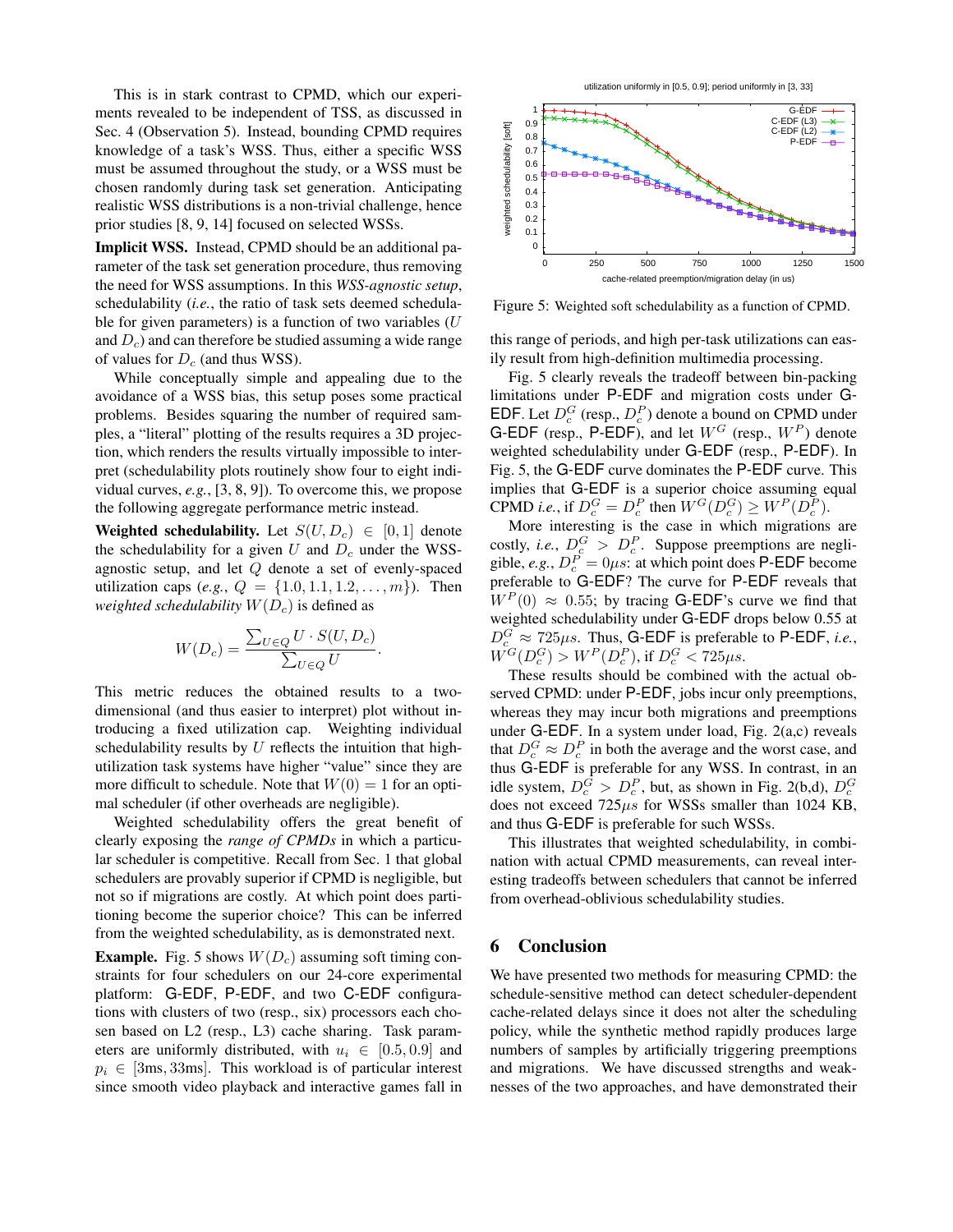efficacy by reporting average and maximum CPMD for various WSSs on a 24-core Intel UMA machine with two layers of shared caches. Our findings show that, on our platform, CPMD in a system under load is only predictable for WSSs that do not thrash the L2 cache. We further observed that preemption and migration delays did not differ significantly under load, which calls into question the widespread belief that migrations are necessarily more costly than preemptions. In particular, our data indicates that (on our platform) preemptions and migrations differ only little in terms of both worst-case and average-case CPMD if cache affinity is lost completely in the presence of either a background workload or other real-time tasks with large WSSs. Additionally, our experiments showed that incurred CPMD depends on preemption length, but not on task set size.

We have further proposed a method for incorporating CPMD bounds into large-scale schedulability studies without biasing results towards a particular WSS choice. Based on weighted schedulability, this method allows regions to be identified in which a particular scheduler is competitive.

Limitations. Since our methods are based on empirical measurements, they cannot be used to derive safe bounds on true worst-case delays. Further, our current implementation focuses on data caches (but could be extended to apply to instruction caches) and cannot detect if samples were disturbed by the processing of non-maskable interrupts. Nonetheless, we believe that our approach offers a good tradeoff between experimental complexity and accuracy, and hope that it will enable CPMD to routinely be considered in future evaluations of multiprocessor schedulers.

Future work. We plan to validate our experiments by substituting the TSC with performance counters to directly measure cache misses. Further, we would like to apply our measurement methodology to embedded and NUMA platforms. Repeating these experiments in the presence of frequent DMA transfers by I/O devices and atomic (*i.e.*, buslocking) instructions could yield further insights. Based on the observed trends, further research into bounds on maximum per-task preemption lengths and non-preemptive global schedulers is warranted.

Acknowledgement. We thank Alex Mills for his valuable and helpful suggestions regarding the data analysis.

## A CPMD Data

The CPMD data corresponding to the graphs shown in Fig. 2 is given in Tables 1–4.

## References

[1] A. Agarwal, J. Hennessy, and M. Horowitz. An analytical cache model. *ACM Transactions on Computer Systems*, 7(2):184–215, 1989.

- [2] J. Anderson, V. Bud, and U. Devi. An EDF-based scheduling algorithm for multiprocessor soft real-time systems. In *Proceedings of the 17th Euromicro Conference on Real-Time Systems*, pages 199– 208, 2005.
- [3] T. Baker. A comparison of global and partitioned EDF schedulability tests for multiprocessors. Technical Report TR-051101, Florida State University, 2005.
- [4] T. Baker and S. Baruah. Schedulability analysis of multiprocessor sporadic task systems. In *Handbook of Real-Time and Embedded Systems*. Chapman Hall/CRC, 2007.
- [5] S. K. Baruah, N. K. Cohen, C. G. Plaxton, and D. A. Varvel. Proportionate progress: A notion of fairness in resource allocation. *Algorithmica*, 15(6):600–625, 1996.
- [6] S. Basumallick and K. Nilsen. Cache issues in real-time systems. In *Proceedings of the 1st ACM SIGPLAN Workshop on Languages, Compilers, and Tools for Real-Time Systems*, 1994.
- [7] M. Bertogna, M. Cirinei, and G. Lipari. Improved schedulability analysis of EDF on multiprocessor platforms. In *Proceedings of the 17th Euromicro Conference on Real-Time Systems*, pages 209–218, 2005.
- [8] B. Brandenburg and J. Anderson. On the implementation of global real-time schedulers. In *Proceedings of the 30th IEEE Real-Time Systems Symposium*, pages 214–224, 2009.
- [9] B. Brandenburg, J. Calandrino, and J. Anderson. On the scalability of real-time scheduling algorithms on multicore platforms: A case study. In *Proceedings of the 29th IEEE Real-Time Systems Symposium*, pages 157–169, 2008.
- [10] B. Brandenburg, H. Leontyev, and J. Anderson. Accounting for interrupts in multiprocessor real-time systems. In *Proceedings of the 15th IEEE International Conference on Embedded and Real-Time Computing Systems and Applications*, pages 273–283, 2009.
- [11] J. V. Busquets-Mataix, J. J. Serrano, R. Ors, P. Gil, and A. Wellings. Adding instruction cache effect to schedulability analysis of preemptive real-time systems. In *Proceedings of the 2nd IEEE Real-Time Technology and Applications Symposium*, pages 204–219, 1996.
- [12] J. Calandrino. *On the Design and Implementation of a Cache-Aware Soft Real-Time Scheduler for Multicore Platforms*. PhD thesis, University of North Carolina at Chapel Hill, 2009.
- [13] J. Calandrino, J. Anderson, and D. Baumberger. A hybrid real-time scheduling approach for large-scale multicore platforms. In *Proceedings of the 19th Euromicro Conference on Real-Time Systems*, pages 247–256, 2007.
- [14] J. Calandrino, H. Leontyev, A. Block, U. Devi, and J. Anderson. LITMUSRT: A testbed for empirically comparing real-time multiprocessor schedulers. In *Proceedings of the 27th IEEE Real-Time Systems Symposium*, pages 111–123, 2006.
- [15] J. Carpenter, S. Funk, P. Holman, A. Srinivasan, J. Anderson, and S. Baruah. A categorization of real-time multiprocessor scheduling problems and algorithms. In *Handbook of Scheduling: Algorithms, Models, and Performance Analysis*. Chapman and Hall/CRC, 2004.
- [16] D. Chandra, F. Guo, S. Kim, and Y. Solihin. Predicting inter-thread cache contention on a chip multi-processor architecture. In *Proceedings of the 11th International Symposium on High-Performance Computer Architecture*, pages 340–351, 2005.
- [17] H. Cho, B. Ravindran, and E. D. Jensen. An optimal real-time scheduling algorithm for multiprocessors. In *Proceedings of the 27th IEEE International Real-Time Systems Symposium*, pages 101–110, 2006.
- [18] F. M. David, J. C. Carlyle, and R. H. Campbell. Context switch overheads for Linux on ARM platforms. In *Proceedings of the 2007 Workshop on Experimental Computer Science*, 2007.
- [19] U. Devi. *Soft Real-Time Scheduling on Multiprocessors*. PhD thesis, University of North Carolina, Chapel Hill, North Carolina, 2006.
- [20] N. Guan, M. Stigge, W. Yi, and G. Yu. Cache-aware scheduling and analysis for multicores. In *Proceedings of the 7th ACM International Conference on Embedded Software*, pages 245–254, 2009.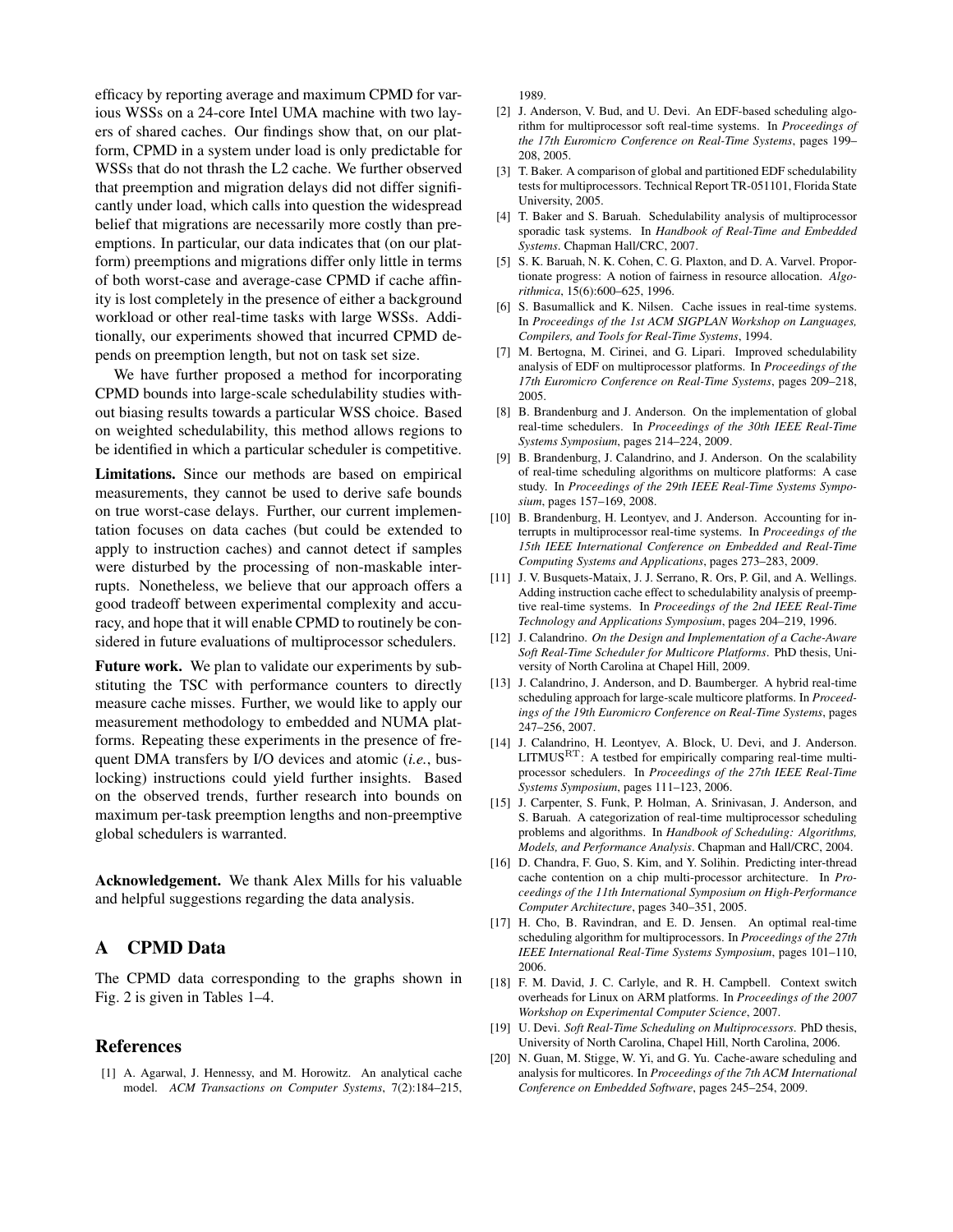| WSS (KB) | Preemption | Migrat. through L2 | Migrat. through L3 | Migrat. through Mem. |
|----------|------------|--------------------|--------------------|----------------------|
| 4        | 17.52      | 19.09              | 18.94              | 21.58                |
| 8        | 35.98      | 32.89              | 35.48              | 32.55                |
| 16       | 69.76      | 76.13              | 69.73              | 61.71                |
| 32       | 136.16     | 147.49             | 159.10             | 137.55               |
| 64       | 248.86     | 248.82             | 252.63             | 244.07               |
| 128      | 525.08     | 520.77             | 484.50             | 520.55               |
| 256      | 1,027.77   | 1,020.08           | 1,031.80           | 1,088.35             |
| 512      | 2,073.41   | 2,064.59           | 1,914.32           | 2,333.64             |
| 1,024    | 3,485.44   | 4,241.11           | 4,408.33           | 3,935.43             |
| 2,048    | 7,559.04   | 7,656.31           | 8,256.06           | 8,375.53             |
| 3,072    | 9.816.22   | 10,604.52          | 9,968.44           | 12.491.07            |
| 4,096    | 12,936.70  | 14,948.87          | 12,635.93          | 15,078.12            |
| 8,192    | 26,577.31  | 25,760.44          | 24,923.14          | 26,091.24            |
| 12,288   | 37,139.30  | 39,559.55          | 36,923.48          | 36,688.75            |

Table 1: CPMD data. Worst-case delay (in  $\mu s$ ) in a system under load. This table corresponds to Fig. 2(a).

| WSS (KB) | Preemption | Migrat. through L2 | Migrat. through L3 | Migrat. through Mem. |
|----------|------------|--------------------|--------------------|----------------------|
| 4        | 0.49       | 3.38               | 4.27               | 3.98                 |
| 8        | 0.45       | 5.99               | 8.08               | 7.27                 |
| 16       | 0.65       | 11.22              | 15.53              | 13.50                |
| 32       | 0.79       | 17.28              | 31.01              | 26.10                |
| 64       | 0.97       | 17.15              | 60.91              | 51.33                |
| 128      | 1.10       | 14.95              | 120.47             | 98.25                |
| 256      | 19.05      | 30.60              | 241.68             | 199.54               |
| 512      | 11.46      | 17.88              | 481.52             | 397.67               |
| 1024     | 30.03      | 52.63              | 935.29             | 784.89               |
| 2048     | 239.45     | 235.94             | 1,819.50           | 1,567.65             |
| 3072     | 567.54     | 713.33             | 2,675.71           | 2,287.87             |
| 4096     | 283.65     | 288.22             | 1,523.32           | 1,169.90             |
| 8192     | 60.23      | 47.90              | 522.20             | 606.40               |
| 12288    | 107.68     | 109.94             | 472.15             | 690.81               |

Table 2: CPMD data. Worst-case delay (in  $\mu s$ ) in an idle system. This table corresponds to Fig. 2(b).

- [21] D. Hardy and I. Puaut. Estimation of cache related migration delays for multi-core processors with shared instruction caches. In *Proceedings of the 17th International Conference on Real-Time and Network Systems*, pages 45–54, Paris France, 2009.
- [22] L. Ju, S. Chakraborty, and A. Roychoudhury. Accounting for cacherelated preemption delay in dynamic priority schedulability analysis. In *Proceedings of the 2007 Conference on Design, Automation and Test in Europe*, pages 1623–1628, 2007.
- [23] C.-G. Lee, K. Lee, J. Hahn, Y.-M. Seo, S. L. Min, R. Ha, S. Hong, C. Y. Park, M. Lee, and C. Kim. Bounding cache-related preemption delay for real-time systems. *IEEE Transactions on Software Engineering*, 27(9):805–826, 2001.
- [24] H. Leontyev. *Compositional Analysis Techniques For Multiprocessor Soft Real-Time Scheduling*. PhD thesis, University of North Carolina at Chapel Hill, 2010.
- [25] C. Li, C. Ding, and K. Shen. Quantifying the cost of context switch. In *Proceedings of the 2007 Workshop on Experimental Computer Science*, 2007.
- [26] C. Liu and J. Layland. Scheduling algorithms for multiprogramming in a hard real-time environment. *Journal of the ACM*, 30:46–61,

January 1973.

- [27] F. Liu, F. Guo, Y. Solihin, S. Kim, and A. Eker. Characterizing and modeling the behavior of context switch misses. In *Proceedings of the 17th International Conference on Parallel Architectures and Compilation Techniques*, pages 91–101, 2008.
- [28] J. Liu. *Real-Time Systems*. Prentice Hall, 2000.
- [29] J. C. Mogul and A. Borg. The effect of context switches on cache performance. *ACM SIGPLAN Notices*, 26(4):75–84, 1991.
- [30] H. S. Negi, T. Mitra, and A. Roychoudhury. Accurate estimation of cache-related preemption delay. In *Proceedings of the 1st IEEE/ACM/IFIP International Conference on Hardware/Software Codesign and System Synthesis*, pages 201–206, 2003.
- [31] H. Ramaprasad and F. Mueller. Tightening the bounds on feasible preemptions. *ACM Transactions on Embedded Computing Systems*, to appear, 2008.
- [32] A. Sarkar, F. Mueller, H. Ramaprasad, and S. Mohan. Push-assisted migration of real-time tasks in multi-core processors. In *Proceedings of the 2009 ACM SIGPLAN/SIGBED conference on Languages, Compilers, and Tools for Embedded Systems*, pages 80–89, 2009.